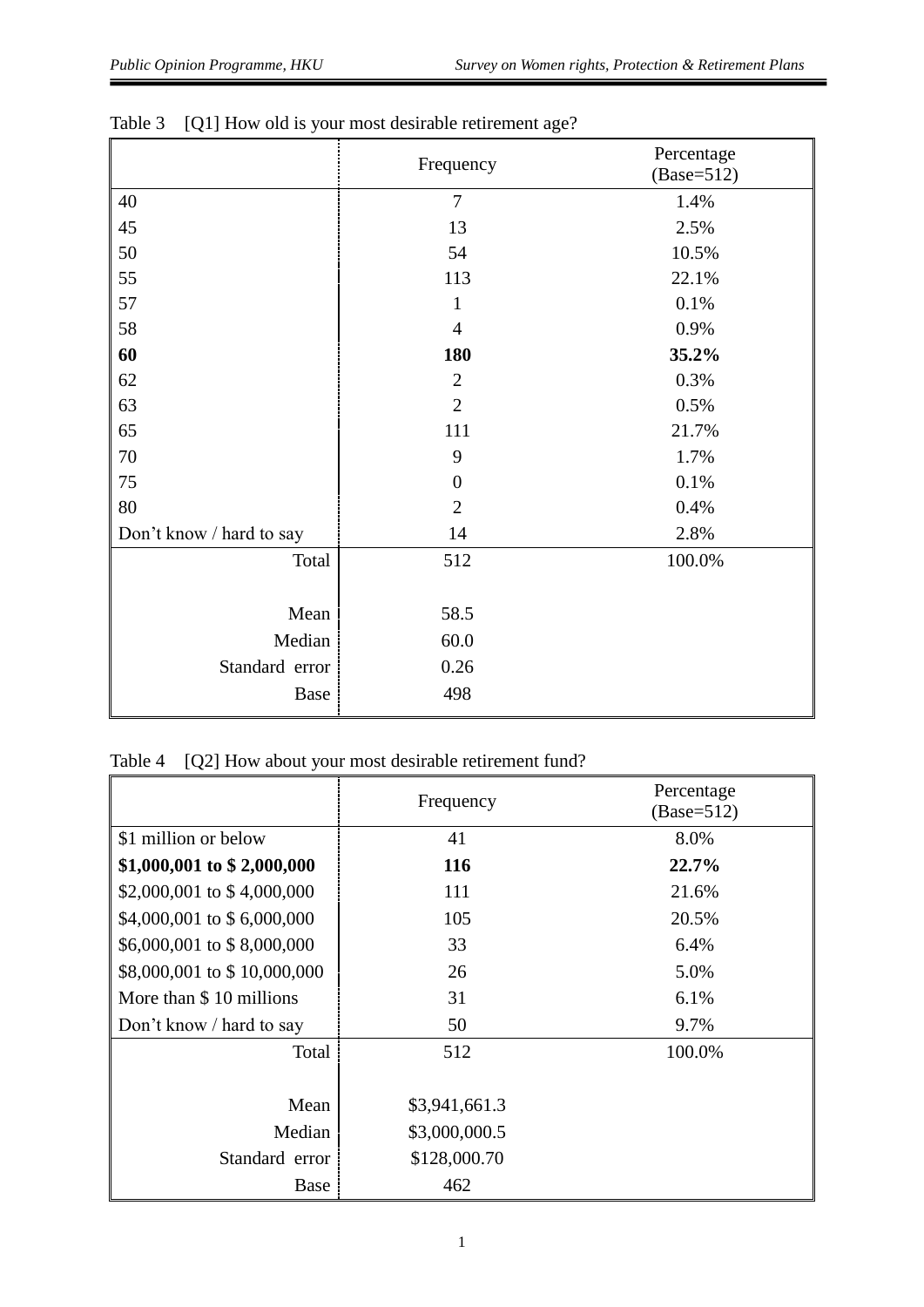|                                                             | Frequency | Percentage<br>of responses<br>(Base=788) | Percentage<br>of sample<br>$(Base=512)$ |
|-------------------------------------------------------------|-----------|------------------------------------------|-----------------------------------------|
| (excluding<br><b>Personal</b><br>savings<br>MPF)            | 334       | 42.4%                                    | 65.3%                                   |
| Investment                                                  | 129       | 16.4%                                    | 25.3%                                   |
| Earnings from offspring                                     | 117       | 14.8%                                    | 22.8%                                   |
| <b>MPF</b>                                                  | 73        | 9.3%                                     | 14.3%                                   |
| Pension                                                     | 63        | 8.0%                                     | 12.4%                                   |
| Government Social Welfare (e.g.<br>CSSA, Old Age Allowance) | 25        | 3.2%                                     | 4.9%                                    |
| Earnings from spouse                                        | 20        | 2.5%                                     | 3.9%                                    |
| Will never retire                                           | 3         | $0.3\%$                                  | 0.5%                                    |
| Don't know / hard to say                                    | 23        | 3.0%                                     | 4.6%                                    |
| Total                                                       | 788       | 100.0%                                   |                                         |

Table 5 [Q3] Which would be the major sources that support your spending after retirement of old age life? [Do not read out answers, multiple answers allowed]

Table 6 [Q4] Which aspects do you think you are spending / will spend most after retirement? [Do not read out answers, multiple answers allowed]

|                                                                                  |                | Percentage   | Percentage   |
|----------------------------------------------------------------------------------|----------------|--------------|--------------|
|                                                                                  | Frequency      | of responses | of sample    |
|                                                                                  |                | $(Base=849)$ | $(Base=512)$ |
| <b>Daily</b><br>life<br>expenditure<br>(e.g.<br>clothes, foods, transportations) | 429            | 50.5%        | 83.8%        |
| Medical                                                                          | 183            | 21.5%        | 35.7%        |
| Housing                                                                          | 119            | 14.0%        | 23.2%        |
| Enjoy life (e.g. travelling)                                                     | 102            | 12.0%        | 19.9%        |
| Supporting offspring's life                                                      | 6              | 0.7%         | 1.1%         |
| Investment                                                                       | 5              | 0.6%         | 1.0%         |
| Others (See below)                                                               | $\overline{2}$ | 0.2%         | 0.4%         |
| Don't know / hard to say                                                         | $\overline{4}$ | 0.4%         | 0.7%         |
| Total                                                                            | 849            | 100.0%       |              |
| Other responses that cannot be grouped                                           |                |              |              |
| Donation                                                                         | 1              | 0.2%         | 0.3%         |
| Funeral                                                                          |                | 0.1%         | $0.1\%$      |
| Total                                                                            | 2              | 0.2%         | 0.4%         |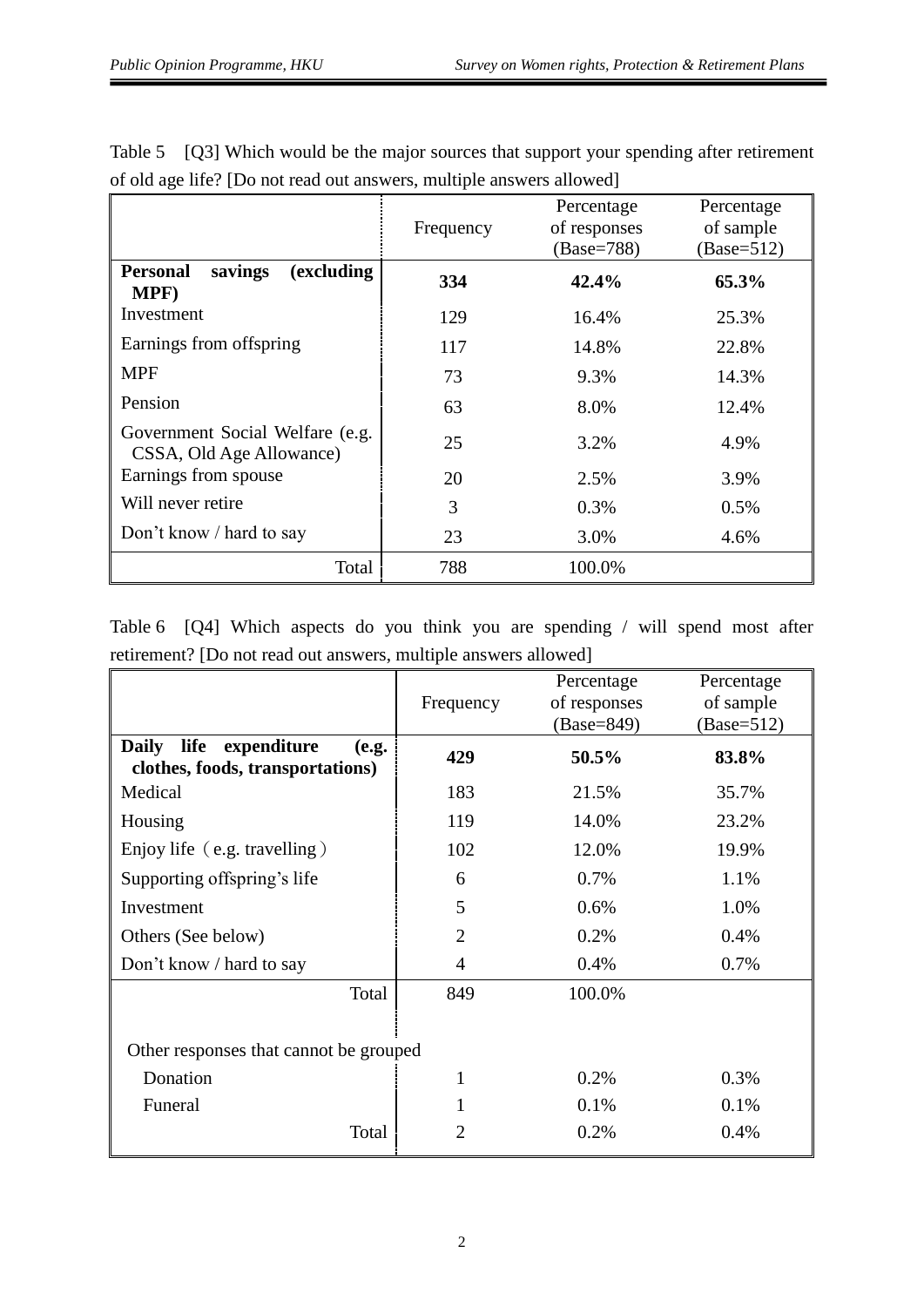|                                                                             | Frequency | Percentage<br>$(Base=512)$ |
|-----------------------------------------------------------------------------|-----------|----------------------------|
| Yes, working class                                                          | 306       | 59.7%                      |
| full-time housewife<br>No,<br>$\frac{\text{skip}}{\text{to}} \text{to } Q9$ | 129       | 25.3%                      |
| No, others (skip to Q9)                                                     | 41        | 8.0%                       |
| No, retiree                                                                 | 36        | 6.9%                       |
| Don't know / hard to say                                                    | $<$ 1     | 0.1%                       |
| Total                                                                       | 512       | 100.0%                     |

Table 7 [Q5] Are you currently working full-time or part-time? If not, are you a full time housewife or a retiree?

Table 8 [Q6] [Only ask those "working class" or "retiree" in Q5, base=341] Then are you currently being, or had been, covered by an MPF scheme?

|                    | Frequency | Percentage<br>$(Base=334)$ |
|--------------------|-----------|----------------------------|
| Yes                | 259       | 77.3%                      |
| No (skip to $Q9$ ) | 76        | 22.7%                      |
| Total              | 334       | 100.0%                     |
| <b>Missing</b>     |           |                            |

Table 9 [Q7] [Only for those who answered "yes" in Q6, base=259] Do you think the current MPF contributions are sufficient for your retirement or not?

|                                          | Frequency | Percentage<br>$(Base=259)$ |
|------------------------------------------|-----------|----------------------------|
| N <sub>0</sub>                           | 229       | 88.6%                      |
| Yes (skip to Q9)                         | 12        | 4.8%                       |
| Don't know / hard to say<br>(skip to Q9) | 17        | 6.6%                       |
| Total                                    | 259       | 100.0%                     |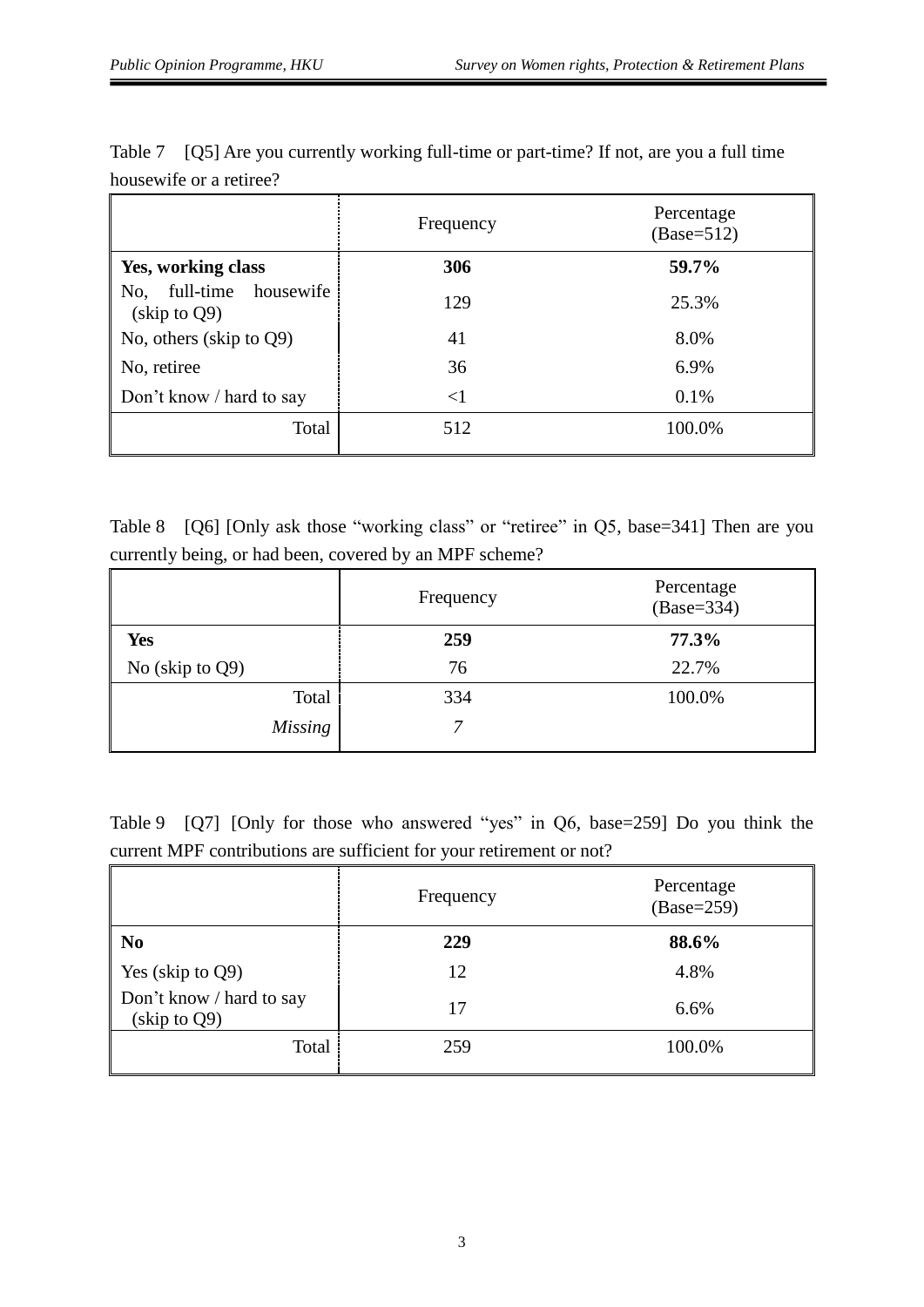| Table 10 [Q8] [Only for those who answered "no" in Q7, base=229] If not, in your opinion, |
|-------------------------------------------------------------------------------------------|
| what would be a more preferred retirement protection scheme? [Do not read out answers,    |
| multiple answers allowed]                                                                 |

|                                                                                                                                    |                | Percentage            | Percentage            |
|------------------------------------------------------------------------------------------------------------------------------------|----------------|-----------------------|-----------------------|
|                                                                                                                                    | Frequency      | of responses          | of sample             |
| <b>Personal investment</b>                                                                                                         | 33             | $(Base=276)$<br>11.8% | $(Base=229)$<br>14.3% |
|                                                                                                                                    |                |                       |                       |
| Amending the current system and<br>increase the employer's                                                                         |                |                       |                       |
| contribution to<br>% of one's                                                                                                      | 31             | 11.1%                 | 13.4%                 |
| monthly salary [Input exact figure]                                                                                                |                |                       |                       |
| Amending the current system to<br>increase the profit of contribution                                                              | 21             | 7.6%                  | 9.2%                  |
| Government to provide additional<br>subsidies                                                                                      | 21             | 7.5%                  | 9.0%                  |
| Amending the current system and<br>increase the employee's contribution<br>% of one's monthly salary<br>to<br>[Input exact figure] | 20             | 7.2%                  | 8.7%                  |
| Personal savings                                                                                                                   | 20             | 7.1%                  | 8.6%                  |
| Scrap the current system                                                                                                           | 10             | 3.6%                  | 4.3%                  |
| More choices of MPF scheme                                                                                                         | 9              | 3.1%                  | 3.7%                  |
| Amending the current system and lift<br>the salary cap                                                                             | 8              | 3.0%                  | 3.6%                  |
| <b>Implement a Universal Pension Scheme</b>                                                                                        | 8              | 3.0%                  | 3.6%                  |
| Amending the current system and<br>reduce administration fees                                                                      | $\overline{7}$ | 2.4%                  | 2.8%                  |
| Implement a public accumulation fund                                                                                               | 1              | 0.3%                  | 0.4%                  |
| Other (See below)                                                                                                                  | 3              | 1.1%                  | 1.3%                  |
| Don't know / hard to say                                                                                                           | 86             | 31.2%                 | 37.6%                 |
| Total                                                                                                                              | 276            | 100.0%                |                       |
| Other responses that cannot be grouped                                                                                             |                |                       |                       |
| Amending the current system and<br>decrease the employee's contribution                                                            | $\overline{2}$ | 0.6%                  | 0.7%                  |
| Abolishing the age restriction and<br>getting back the saving immediately<br>after retirement                                      | 1              | 0.2%                  | 0.2%                  |
| Developing a habit of saving                                                                                                       | 1              | 0.2%                  | 0.2%                  |
| Educating the youth to save money                                                                                                  | $<$ 1          | 0.1%                  | 0.2%                  |
| Total                                                                                                                              | 3              | 1.1%                  | 1.3%                  |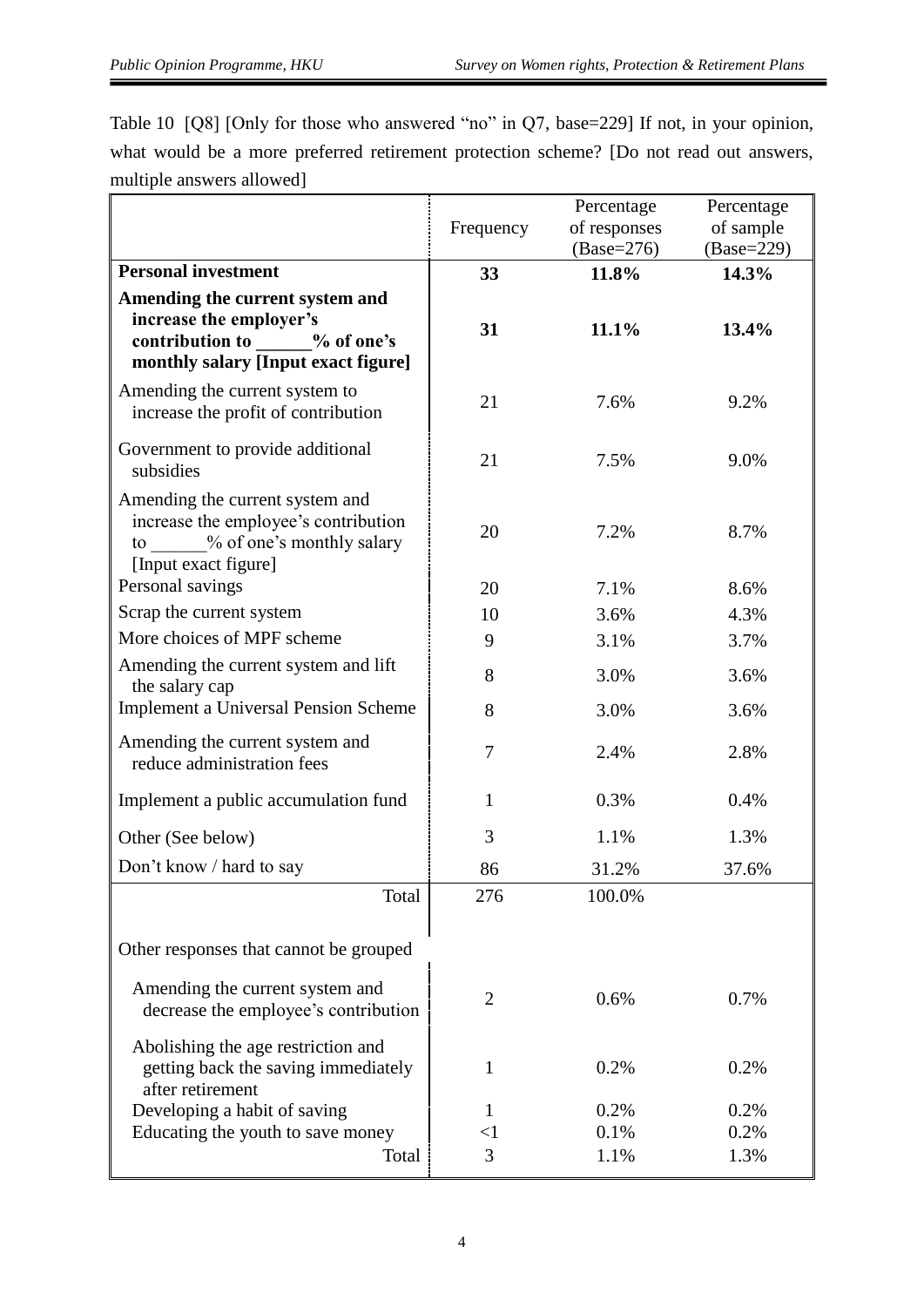|                | Frequency      | Percentage<br>$(Base=20)$ |
|----------------|----------------|---------------------------|
| 10             | 13             | 74.5%                     |
| 15             | 4              | 22.5%                     |
| 20             |                | 3.0%                      |
| Total          | 18             | 100.0%                    |
| <b>Missing</b> | $\overline{2}$ |                           |
|                |                |                           |
| Mean           | 11.4           |                           |
| Median         | 10.0           |                           |
| Standard error | 0.62           |                           |
| Base           | 18             |                           |

Table 11 [Only for those who answered "Amending the current system and increase the employee's contribution" in Q7, base=20] Amending the current system and increase the employee's contribution to  $\%$  of one's monthly salary [Input exact figure]

Table 12 [Only for those who answered "Amending the current system and increase the employer's contribution" in Q7, base=31] Amending the current system and increase the employer's contribution to \_\_\_\_\_% of one's monthly salary [Input exact figure]

|                | Frequency        | Percentage<br>$(Base=20)$ |
|----------------|------------------|---------------------------|
| $\overline{7}$ | $\mathbf{1}$     | 3.6                       |
| 9              | $\overline{2}$   | 7.0                       |
| 10             | 18               | 58.2                      |
| 15             | $\overline{2}$   | 7.7                       |
| 20             | $\overline{4}$   | 12.1                      |
| 25             | $\overline{2}$   | 5.1                       |
| 30             | $\overline{2}$   | 6.2                       |
| Total          | 30               | 100.0%                    |
| <b>Missing</b> | $\boldsymbol{l}$ |                           |
|                |                  |                           |
| Mean           | 13.4             |                           |
| Median         | 10.0             |                           |
| Standard error | 1.16             |                           |
| Base           | 30               |                           |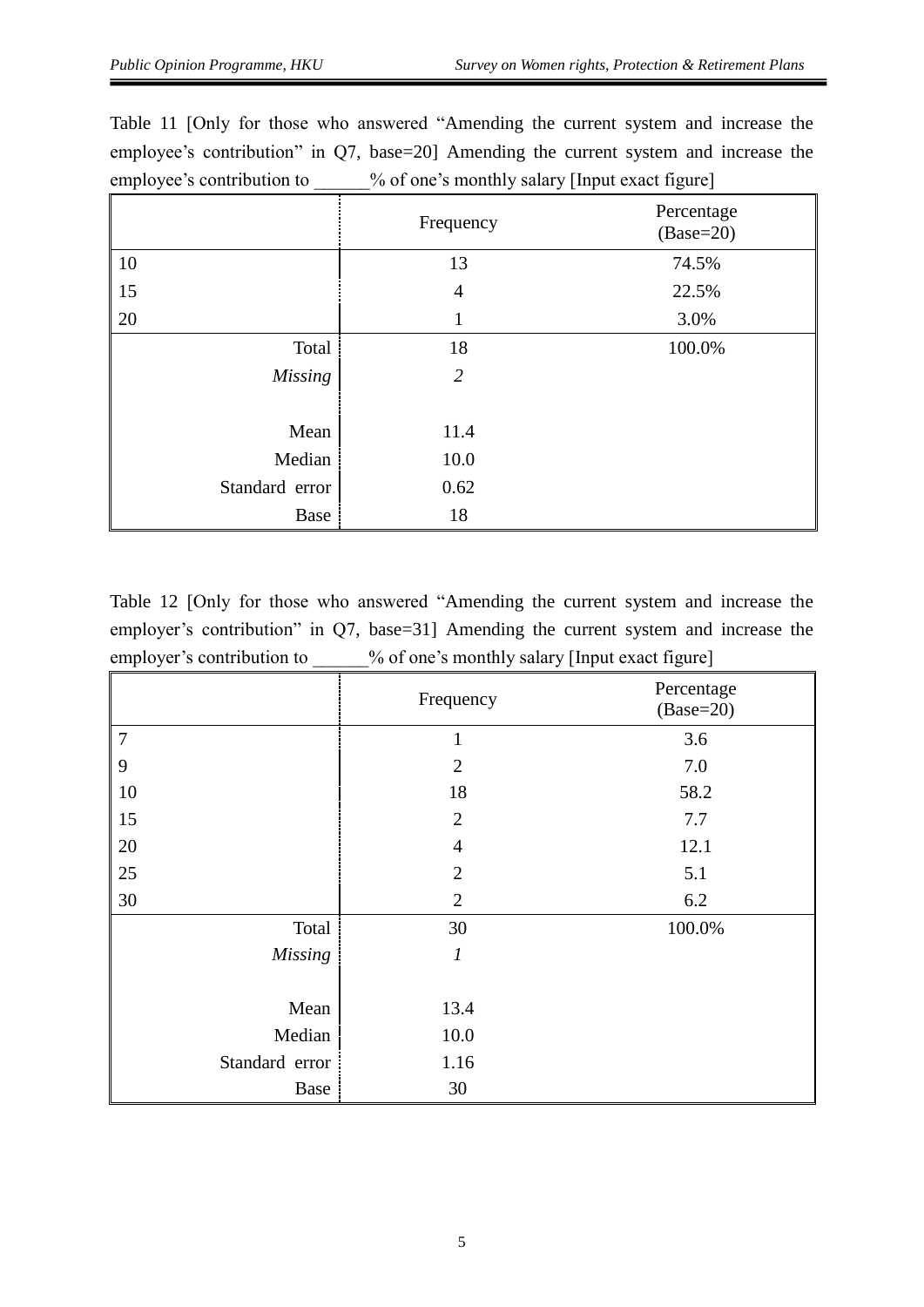Table 13 [Q9] If the Government eventually decides to implement the Universal Pension Scheme, do you support or object that all Hong Kong people, including housewives and non-working women, should be entitled to this protection? [Interviewer to probe intensity]

|                               | Frequency  | Percentage (Base=512) |
|-------------------------------|------------|-----------------------|
| Very much support<br>(Support | 199<br>388 | 38.8%<br>$75.7\%$     |
| Somewhat support              | 189        | 36.9%                 |
| Half-half                     | 20         | 3.9%                  |
| Somewhat object               | 47         | 9.3%                  |
| ) Object<br>Very much object  | 69 (<br>22 | 13.5%<br>4.2%         |
| Don't know / hard to say      | 35         | 6.8%                  |
| Total                         | 512        | 100.0                 |

Table 14 [Q10] Overall speaking, do you think the existing retirement protection provided for women, including housewives and non-working women, in Hong Kong is sufficient or not? [Interviewer to probe intensity]

|                                                                                                                                                                | Frequency          | Percentage (Base=512)        |
|----------------------------------------------------------------------------------------------------------------------------------------------------------------|--------------------|------------------------------|
| Very much sufficient<br>(skip to Q12)<br>Somewhat sufficient<br>) Sufficient<br>$\frac{\text{skip}}{\text{to}} \frac{\text{to}}{\text{O}} \frac{12}{\text{O}}$ | 3<br>40<br>37      | $0.7\%$<br>)7.8%<br>7.1%     |
| Half-half (skip to $Q12$ )                                                                                                                                     | 29                 | 5.7%                         |
| Somewhat insufficient<br>) Insufficient<br>Very much insufficient                                                                                              | 171<br>)404<br>233 | 33.5%<br>$) 78.9\%$<br>45.4% |
| Don't know / hard to say (skip to $Q12$ )                                                                                                                      | 39                 | 7.7%                         |
| Total                                                                                                                                                          | 512                | 100.0                        |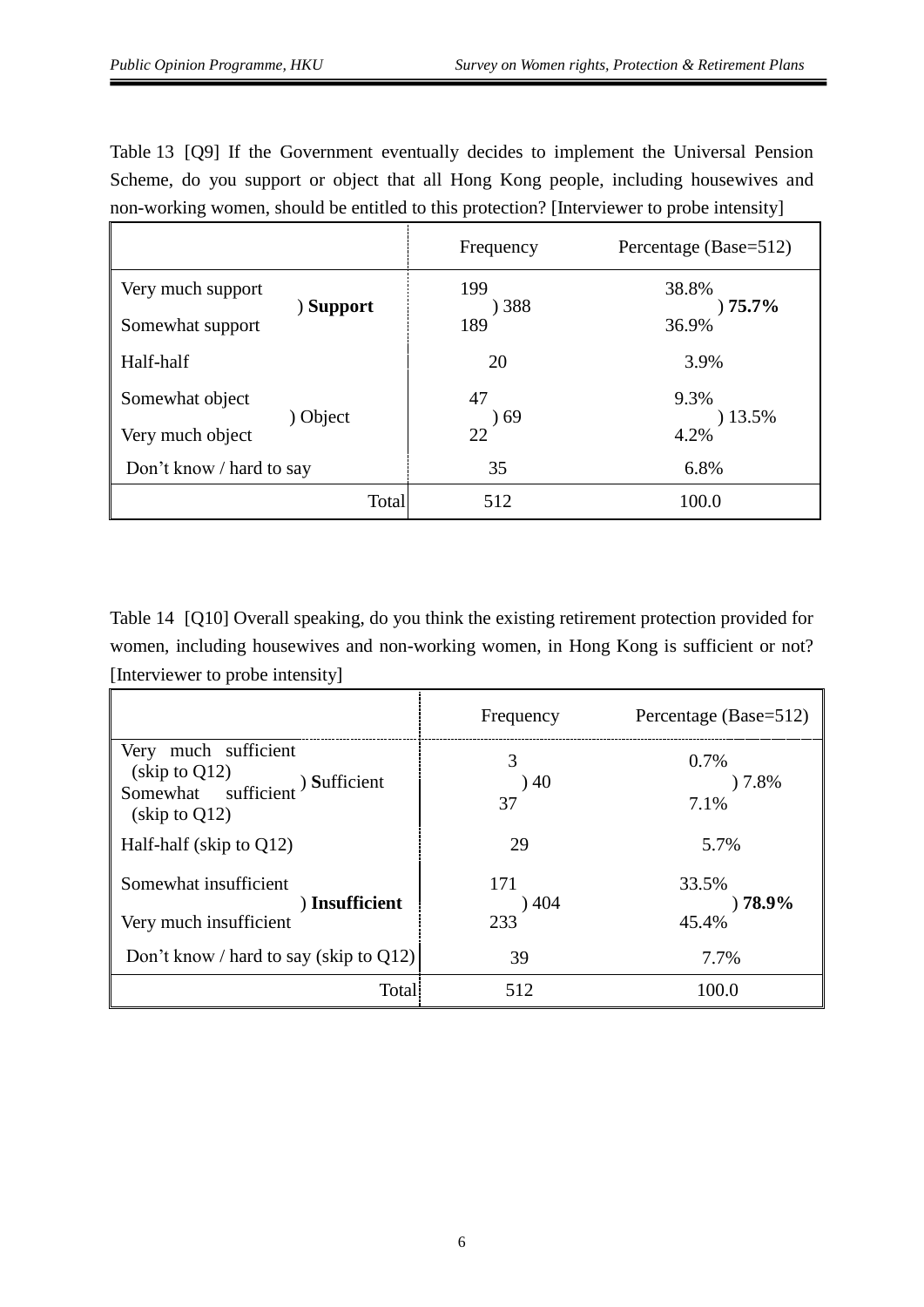Table 15 [Q11] [Only for those who answered "somewhat insufficient" or "very insufficient" in Q10, base=403] Why you think the retirement protection for women in Hong Kong is not sufficient? [Do not read out answers, multiple answers allowed]

|                                                                                                                                                                                                     | Frequency      | Percentage<br>of responses<br>(Base=488) | Percentage<br>of sample<br>$(Base=403)$ |
|-----------------------------------------------------------------------------------------------------------------------------------------------------------------------------------------------------|----------------|------------------------------------------|-----------------------------------------|
| Full-time housewives are not covered<br>by any retirement protection scheme                                                                                                                         | 145            | 29.7%                                    | 36.0%                                   |
| Not enough social welfare for elderly<br>women                                                                                                                                                      | 142            | 29.1%                                    | $35.2\%$                                |
| Can only rely on the support of spouse /<br>family members                                                                                                                                          | 45             | 9.2%                                     | 11.2%                                   |
| Inflation / poor economic prospects                                                                                                                                                                 | 25             | 5.2%                                     | 6.3%                                    |
| Not enough social welfare for elderly<br>women                                                                                                                                                      | 25             | 5.1%                                     | 6.2%                                    |
| Most HK women still need to take care<br>family, which affect their<br>of the<br>preparation for the retirement                                                                                     | 22             | 4.6%                                     | 5.5%                                    |
| Still have sex discrimination against<br>women which affects their opportunity                                                                                                                      | 12             | 2.5%                                     | 3.0%                                    |
| Others (See below)                                                                                                                                                                                  | 14             | 2.8%                                     | 3.4%                                    |
| Don't know / hard to say                                                                                                                                                                            | 57             | 11.8%                                    | 14.2%                                   |
| Total                                                                                                                                                                                               | 488            | 100.0%                                   |                                         |
| Other responses that cannot<br>be grouped                                                                                                                                                           |                |                                          |                                         |
| Low tax revenue in Hong Kong                                                                                                                                                                        | 5              | 0.9%                                     | 1.1%                                    |
| Inadequate protection since the<br>scheme was implemented too late                                                                                                                                  | $\overline{2}$ | 0.5%                                     | 0.6%                                    |
| No special funds                                                                                                                                                                                    | $\overline{2}$ | 0.5%                                     | 0.6%                                    |
| No support for those with no spouse /<br>children                                                                                                                                                   | $\overline{2}$ | 0.3%                                     | 0.4%                                    |
| Large daily expenses for single<br>women / women without children<br>Get only a small amount of fund after<br>a long time of contributing to MPF<br>The current scheme only protect<br>young people | $\mathbf{1}$   | 0.1%                                     | 0.1%                                    |
|                                                                                                                                                                                                     | 1              | 0.1%                                     | 0.1%                                    |
|                                                                                                                                                                                                     | 1              | 0.1%                                     | 0.1%                                    |
| Too much expense                                                                                                                                                                                    | $\mathbf{1}$   | 0.1%                                     | 0.1%                                    |
| Can only get old Age Allowance after<br>65                                                                                                                                                          | $\leq$ 1       | 0.1%                                     | 0.1%                                    |
| Not enough pension                                                                                                                                                                                  | $\leq$ 1       | 0.1%                                     | 0.1%                                    |
| Total                                                                                                                                                                                               | 14             | 2.8%                                     | 3.4%                                    |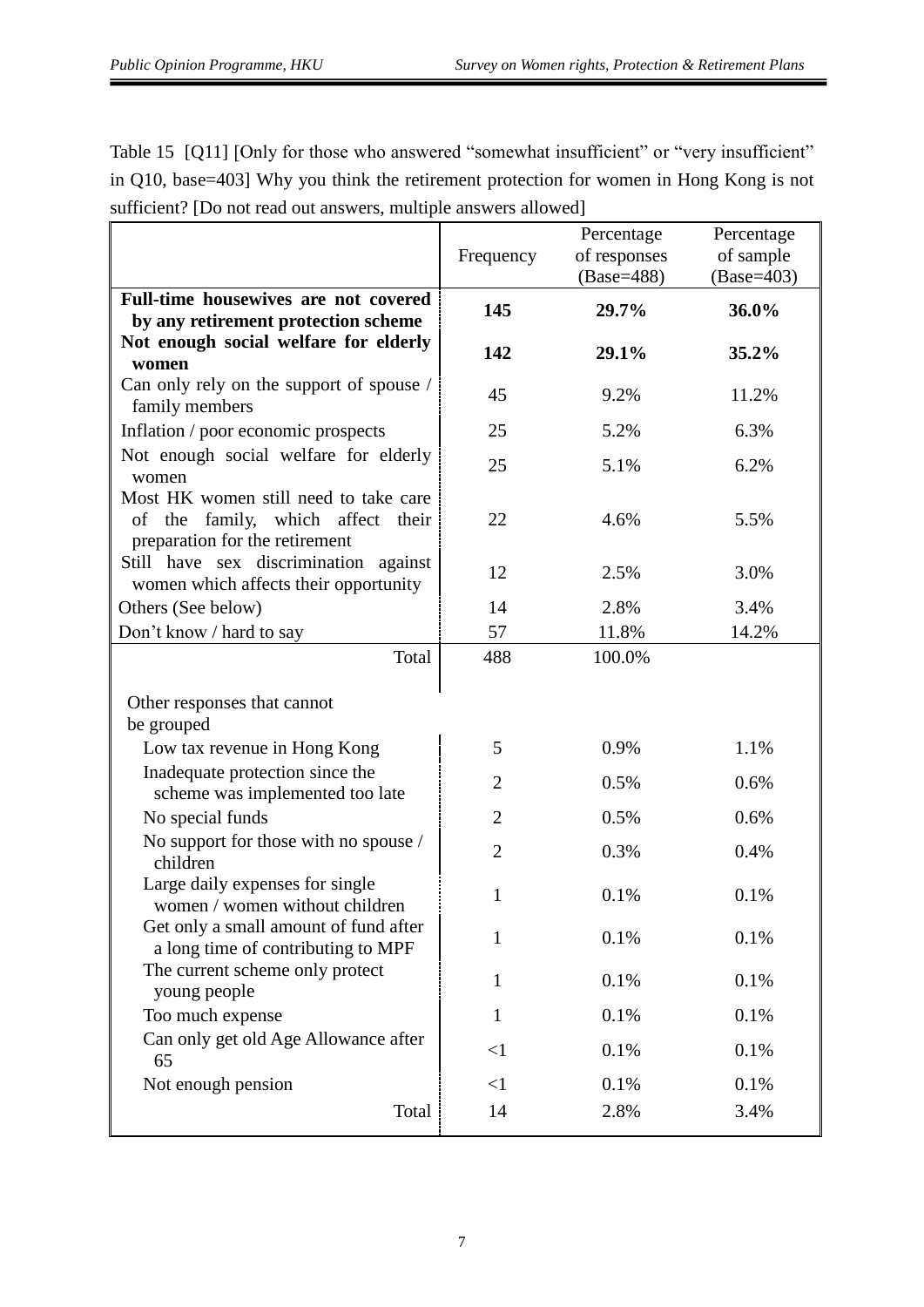|                                           |              | Frequency   | Percentage (Base=512) |
|-------------------------------------------|--------------|-------------|-----------------------|
| Very much fair (skip to $Q14$ )           |              | 26          | 5.1%                  |
| Somewhat fair (skip to Q14)               | ) Fair       | 283<br>257  | 55.3%<br>50.3%        |
| Half-half (skip to $Q14$ )                |              | 55          | 10.7%                 |
| Somewhat unfair                           |              | 87          | 17.0%                 |
| Very much unfair                          | ) Unfair     | ) 115<br>28 | $22.5\%$<br>5.5%      |
| Don't know / hard to say (skip to $Q14$ ) |              | 58          | 11.4%                 |
|                                           | <b>Total</b> | 512         | 100.0                 |

Table 16 [Q12] Do you think the current social welfare system in Hong Kong, in particular the retirement protection, is fair to both genders? [Interviewers to probe intensity]

Table 17 [Q13] [Only ask those who answered "somewhat unfair / very unfair" in Q12, base=115] Then, do you think the following measures can improve the unfair situation? Any other suggestions? [Read out answers, order to be randomized by computer, multiple answers allowed]

|                                                                                                                 | Frequency      | Percentage<br>of responses<br>$(Base=358)$ | Percentage<br>of sample<br>$(Base=115)$ |
|-----------------------------------------------------------------------------------------------------------------|----------------|--------------------------------------------|-----------------------------------------|
| <b>Provide</b><br>medical<br>more<br>care<br>protection for women                                               | 71             | 19.9%                                      | 61.8%                                   |
| Establish special funds to protect<br>who<br>financially<br>women<br>are<br>supported by their spouses / family | 71             | 19.8%                                      | 61.5%                                   |
| Provide more child-care services, so<br>working women can concentrate on<br>pursuing their career               | 66             | 18.6%                                      | 57.6%                                   |
| Establish a Universal Pension Scheme                                                                            | 65             | 18.0%                                      | 56.0%                                   |
| Educate women to prepare for their<br>retirement                                                                | 54             | 15.1%                                      | 46.8%                                   |
| Raise the contribution of MPF for<br>working women                                                              | 26             | 7.3%                                       | 22.5%                                   |
| Others (See below)                                                                                              | 3              | 0.8%                                       | 2.6%                                    |
| Don't know / hard to say                                                                                        | $\overline{2}$ | 0.5%                                       | 1.5%                                    |
| Total                                                                                                           | 358            | 100.0%                                     |                                         |
| Other responses that cannot be grouped                                                                          |                |                                            |                                         |
| Lower the working age of women                                                                                  | 1              | 0.4%                                       | 1.2%                                    |
| To balance supply and demand                                                                                    | 1              | 0.2%                                       | 0.5%                                    |
| Provide more jobs to women                                                                                      | 1              | 0.2%                                       | 0.5%                                    |
| Limit the number of mainland<br>immigrants to Hong Kong                                                         | 1              | 0.2%                                       | 0.5%                                    |
| Total                                                                                                           | 3              | 0.8%                                       | 2.6%                                    |